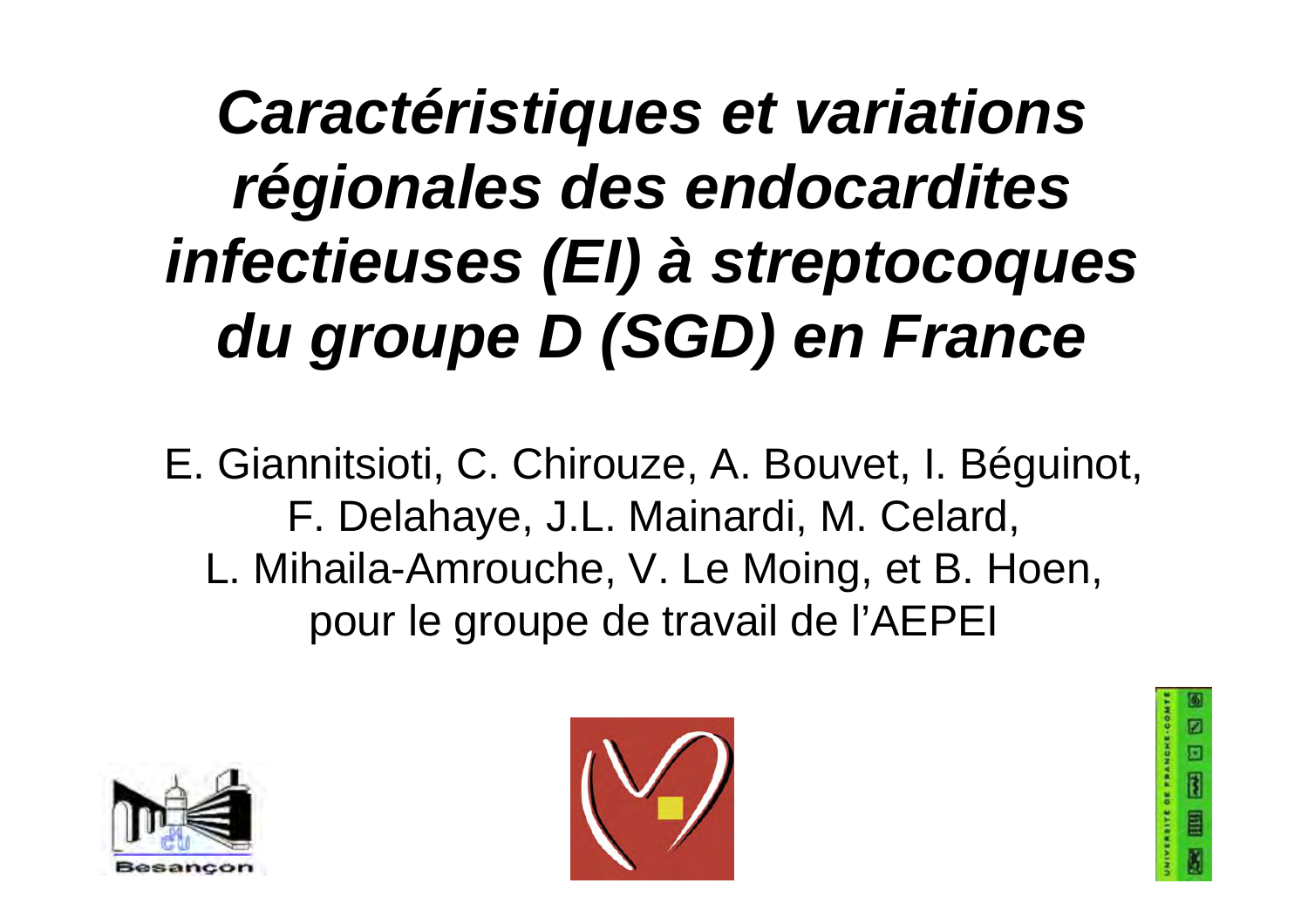### Nouvelle classification

#### Le complexe *Streptococcus bovis/Streptococcus equinus*

| Ancienne dénomination | Nouvelle dénomination                                         | Synonyme        |
|-----------------------|---------------------------------------------------------------|-----------------|
| S. bovis biotype I    | S. gallolyticus<br>subsp. gallolyticus                        | S. caprinus     |
| S. bovis biotype II.2 | S. gallolyticus<br>subsp. pasteurianus                        | S. pasteurianus |
| S. bovis biotype II.1 | S. <i>infantarius</i><br>subsp. infantarius<br>ou subsp. coli | S. lutetiensis  |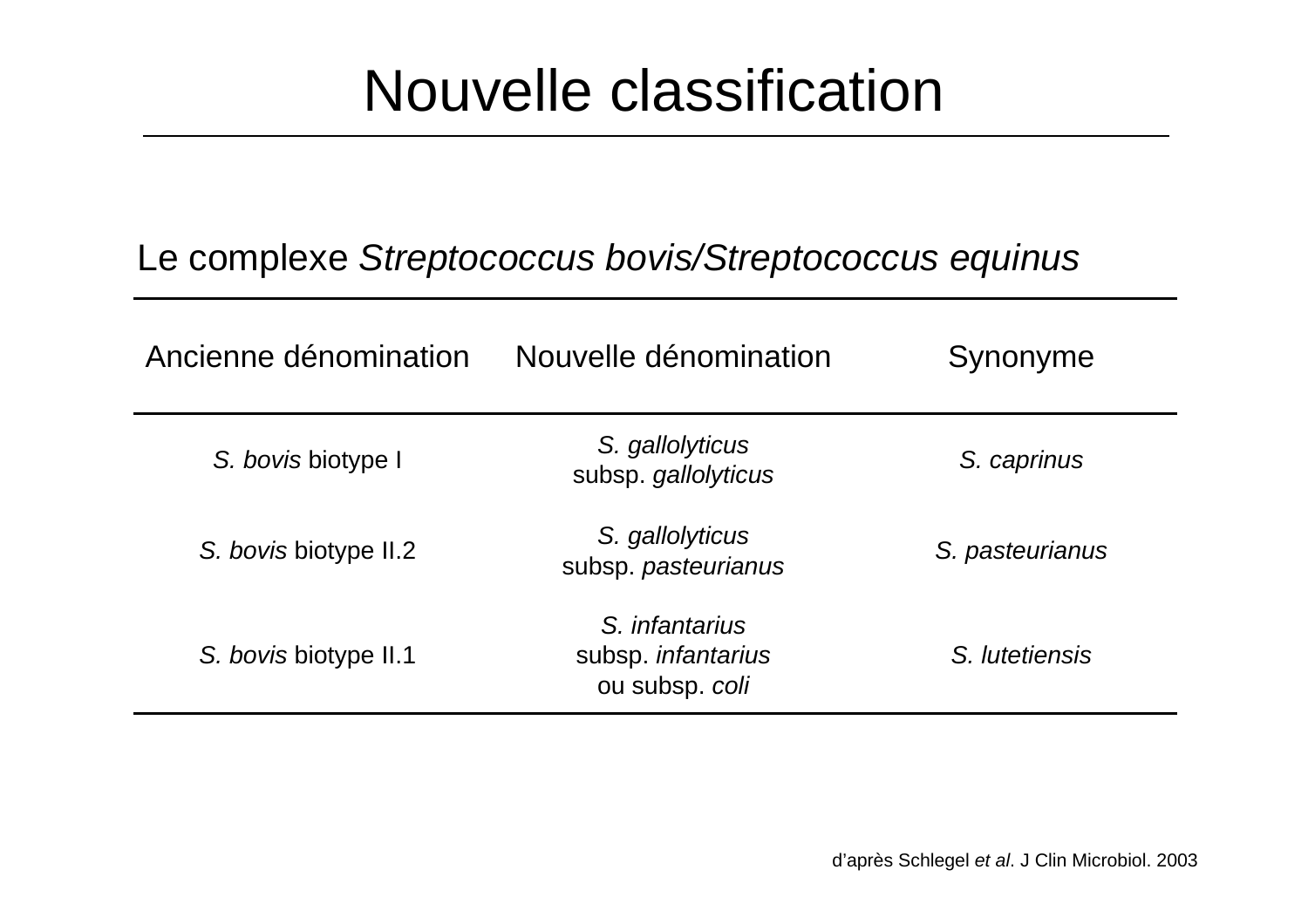## *Données récentes sur l'épidémiologie des EI à SGD*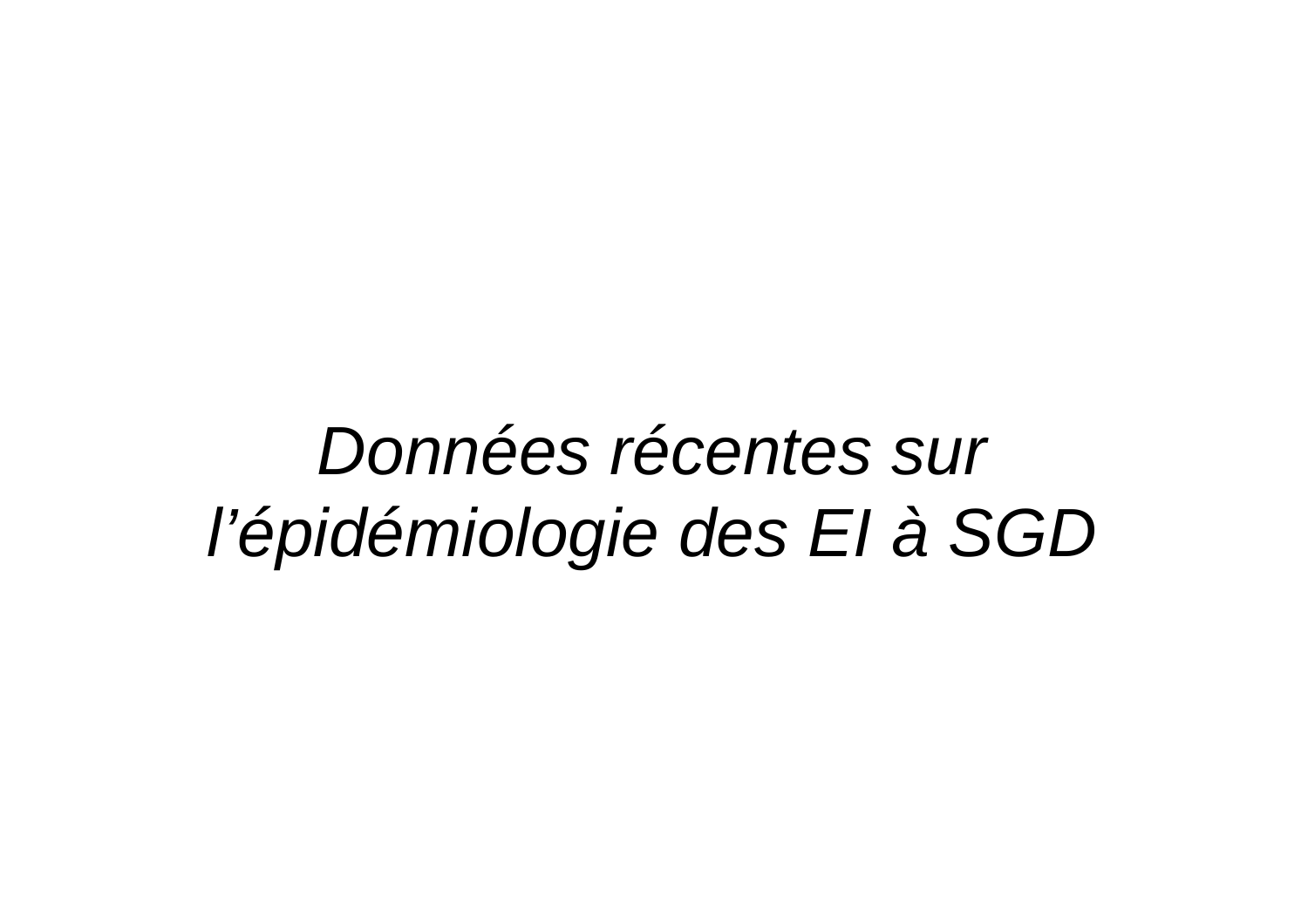



- $\epsilon$  2 prospective surveys conducted by the Association pour l'Etude et la Prévention de l'Endocardite Infectieuse (AEPEI) study group
	- ⌱ Characteristics of infective endocarditis in France in 1991. A 1-year survey.
		- *F. Delahaye et al, Eur Heart J 1995;16:394-401*
	- ⌱ Changing Profile of Infective Endocarditis Results of a One-Year Survey in France. *B. Hoen et al. JAMA 2002;288:75-81*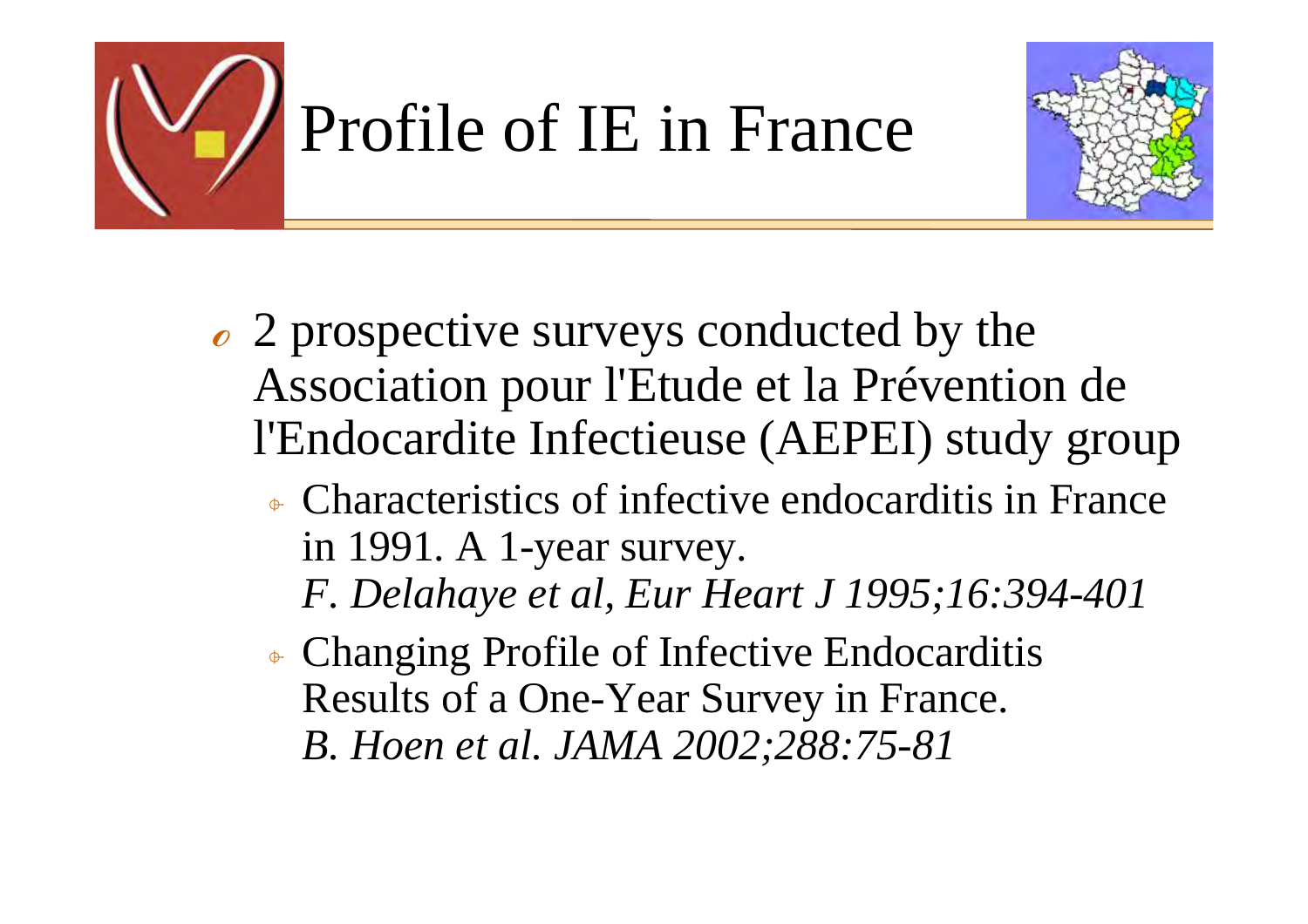## Distribution of microorganisms Distribution of microorganisms

| Streptococcaceae                 | 225                                                       | 58% |
|----------------------------------|-----------------------------------------------------------|-----|
| Oral streptococci                | <i>68</i>                                                 | 17% |
| Group D streptococci             | 98                                                        |     |
| S. gallolyticus (51)             |                                                           |     |
| S. infantarius (6)               |                                                           |     |
| S. bovis biotype II.2 (4)        |                                                           |     |
| Not further identified (37)      |                                                           |     |
| Pyogenic streptococci            | 22                                                        | 6%  |
| Enterococci                      | 29                                                        | 7%  |
| Other Streptococcaceae           | $\mathcal{S}% _{M_{1},M_{2}}^{\alpha,\beta}(\mathcal{A})$ | 2%  |
| Staphylococcaceae                | 115                                                       | 29% |
| Staphylococcus aureus            | 90                                                        | 23% |
| Coagulase-negative staphylococci | <i>25</i>                                                 | 6%  |
| Other microorganisms             | 18                                                        | 5%  |
| $\geq$ 2 microorganisms          | 13                                                        | 3%  |
| No microorganism identified      | 19                                                        | 5%  |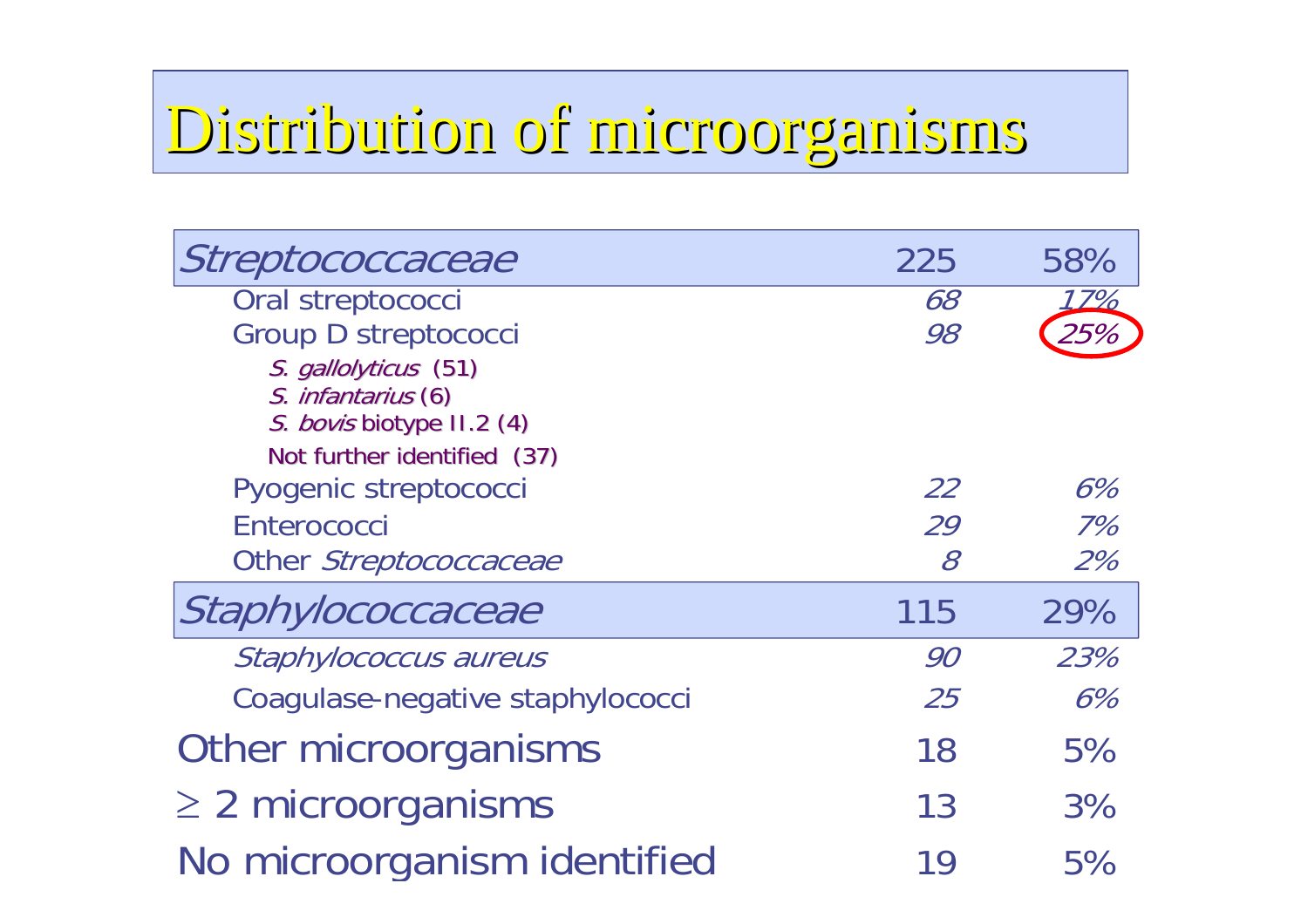## From 1991 to 1999: some trends

| . No known valvular disease | 33% | 47% |
|-----------------------------|-----|-----|
| ·Identified microorganism   | 92% | 95% |
| · Streptococcus bovis       | 13% | 25% |
| ·Staphylococci              | 23% | 29% |
| <b>.Surgical Rx</b>         | 30% | 49% |
| . Lethality (hospital stay) | 21% | 17% |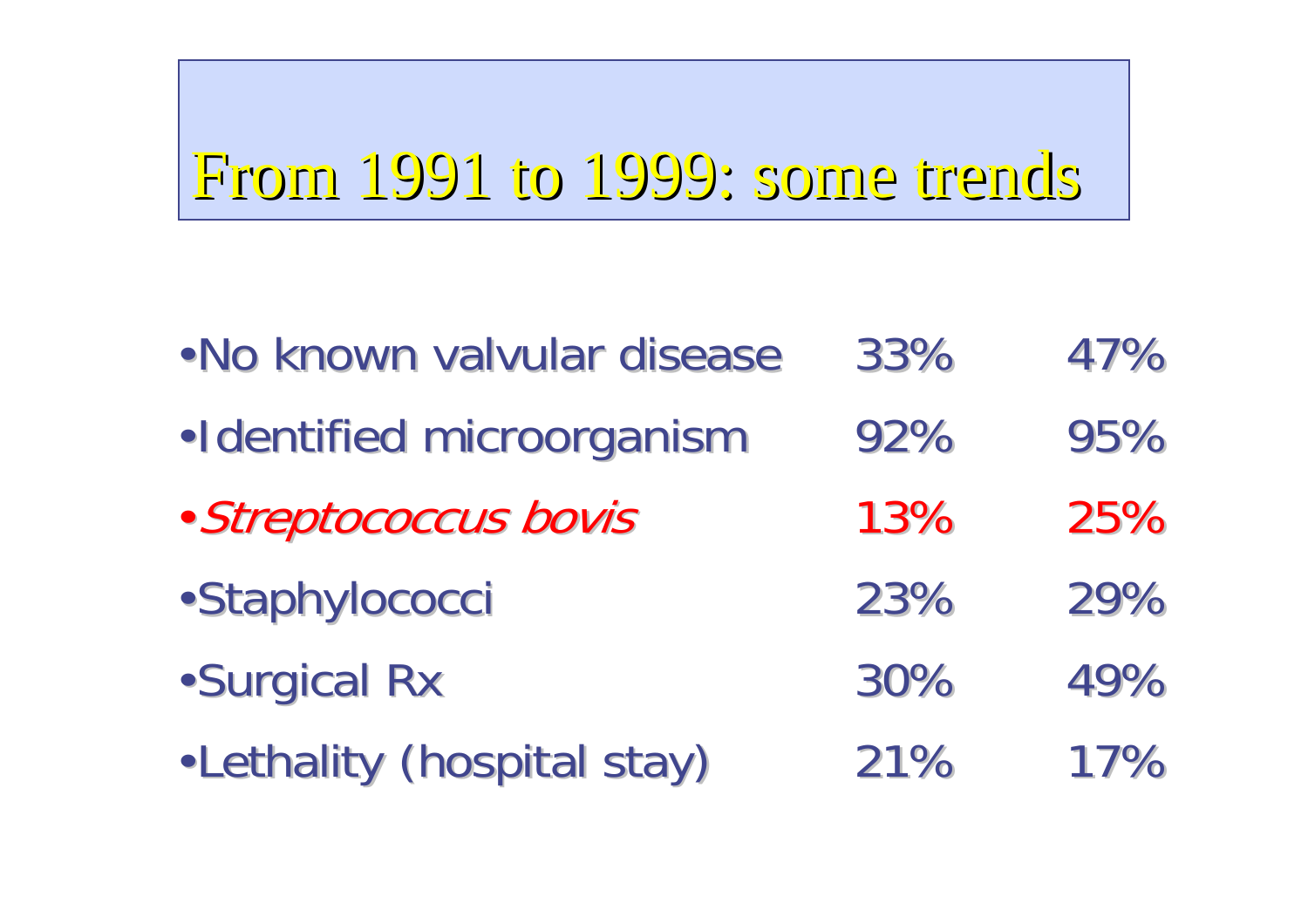### Changes in France

Comparison of results from 2 nationwide surveys in France



after Hoen *et al*. JAMA 2002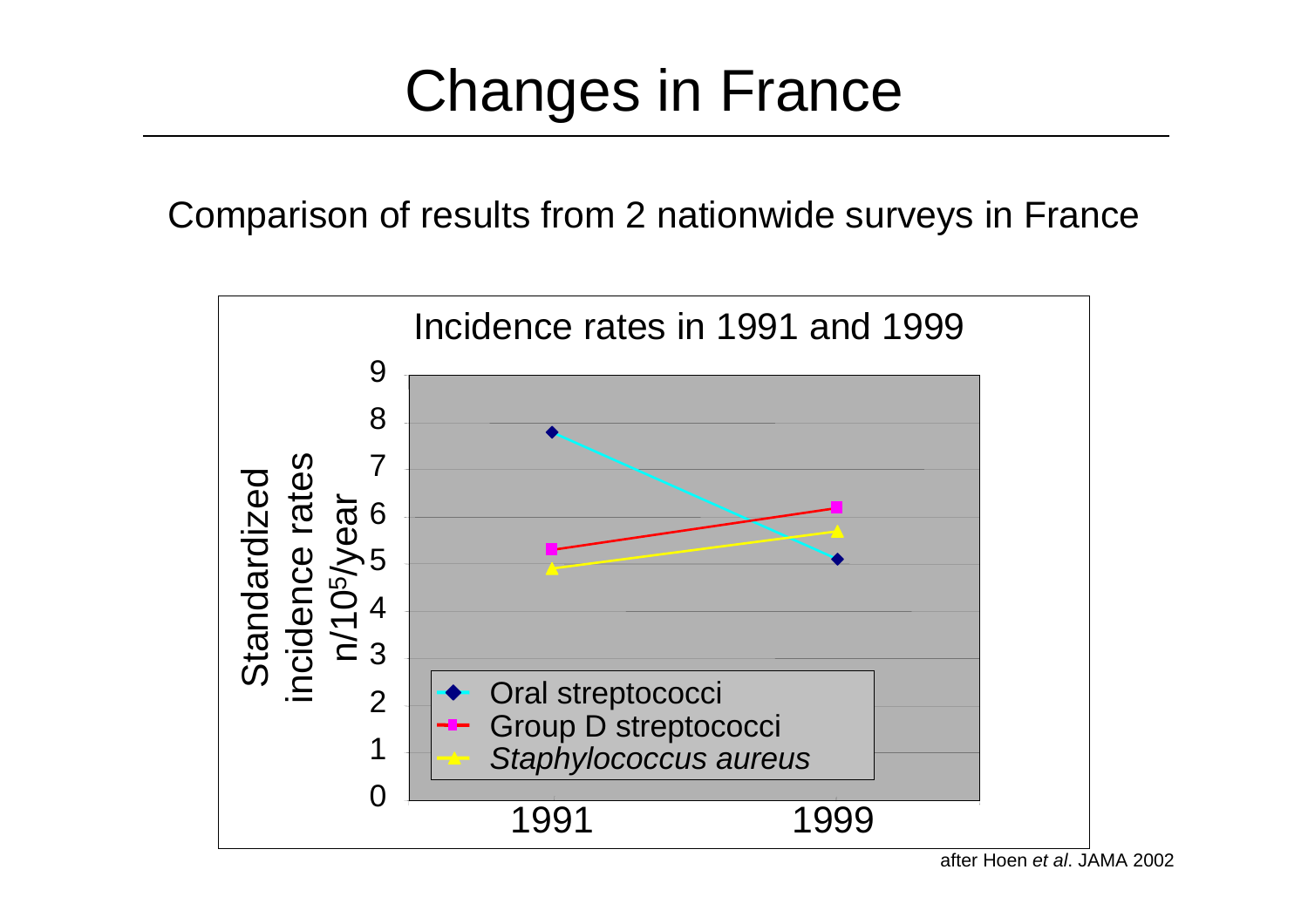#### IE one-year French surveys :1999 vs. 1991 year French surveys :1999 vs. 1991

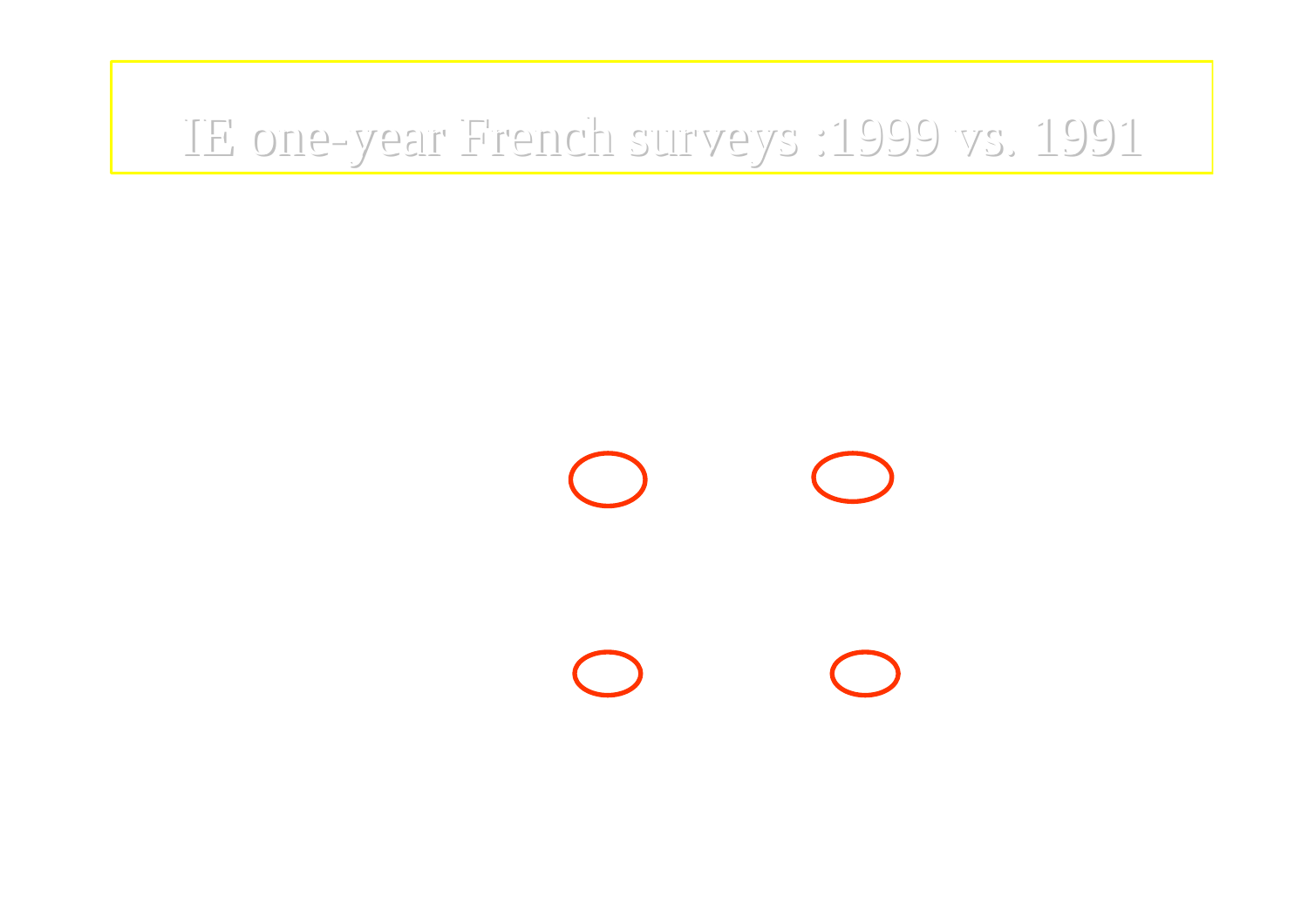Emergence of endocarditis due to group D streptococci: findings derived from ICE-MD



B. Hoen et al., EJCMID 2005;24:12-16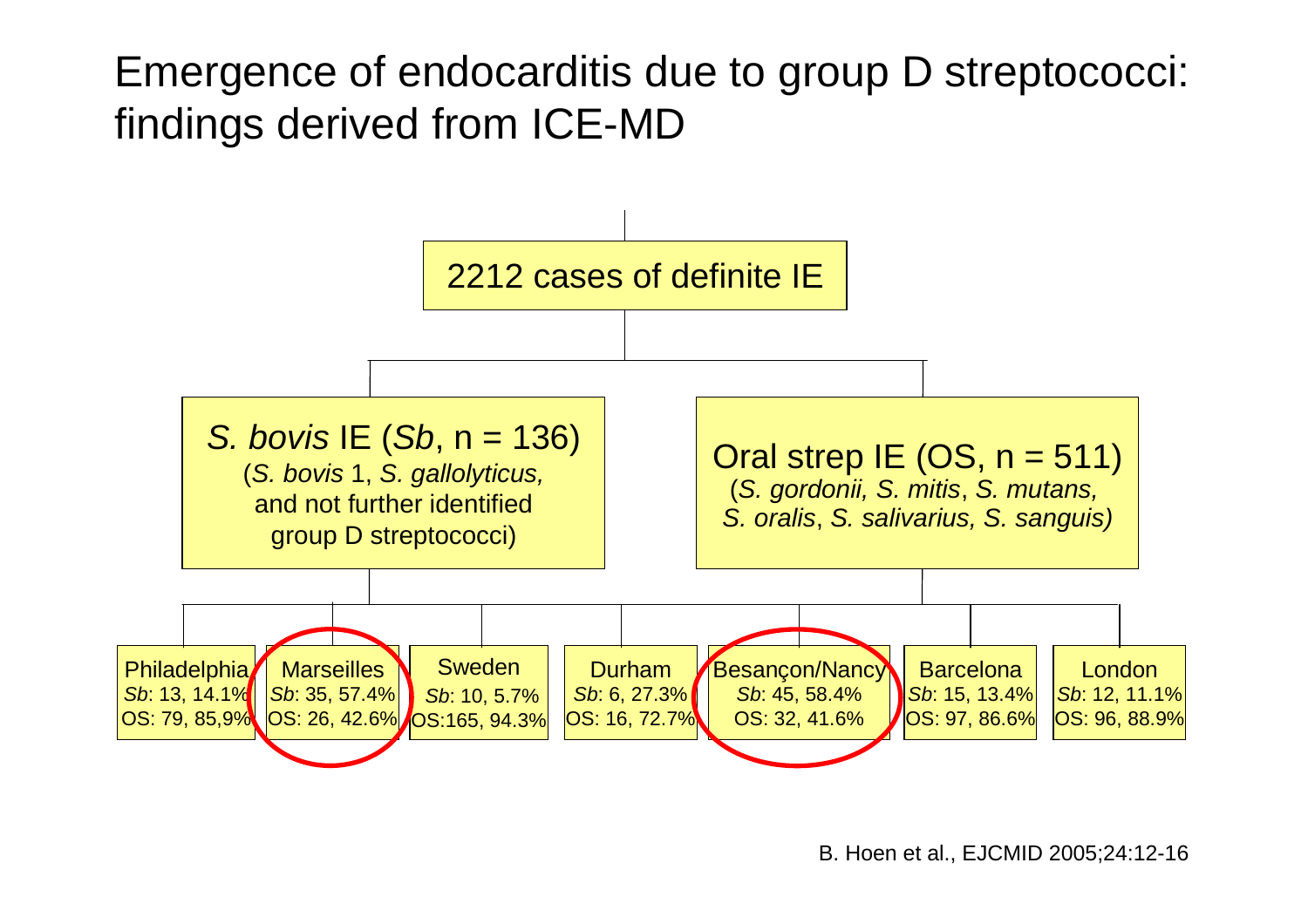| Characteristic                              | Oral streptococcal IE $(n=511)$ <i>S. bovis</i> IE $(n=136)$ <i>P</i> value |                 |              |
|---------------------------------------------|-----------------------------------------------------------------------------|-----------------|--------------|
| Age (years), mean $\pm$ SD                  | $54.7 \pm 18.2$                                                             | $62.9 \pm 16.4$ | < 0.00001    |
| Males, no. $(\%)$                           | 354(69.3)                                                                   | 99 (72.8)       | 0.46         |
| Period of admission, no. $(\%)^a$           |                                                                             |                 | 0.0007       |
| Early decade (1979-1989)                    | 131 (25.7)                                                                  | 16 (12.2)       |              |
| Late decade (1990–1999)                     | 379(74.3)                                                                   | 115 (87.8)      |              |
| Geographical origin, no. (%)                |                                                                             |                 | ${<}0.00001$ |
| France                                      | 58 (11.4)                                                                   | 80 (58.8)       |              |
| Rest of Europe                              | 358 (70.0)                                                                  | 37 (27.2)       |              |
| USA                                         | 95 (18.6)                                                                   | 19 (14.0)       |              |
| Diabetes, no. $(\%)$                        | 25(4.9)                                                                     | 13(9.6)         | 0.06         |
| Intravenous drug use, no. $(\%)$            | 33(6.5)                                                                     | 0               | 0.0006       |
| Any comorbidity, no. (%)                    | 84 (16.4)                                                                   | 41 (30.1)       | 0.0003       |
| Congenital heart disease, no. (%)           | 75(14.7)                                                                    | 9(6.6)          | 0.01         |
| Mitral valve prolapse, no. $(\%)^b$         | 36 (11.4)                                                                   | 4 (4.5)         | 0.07         |
| Prior valve surgery, no. $(\%)$             | 61 (11.9)                                                                   | 29 (21.3)       | 0.008        |
| Prosthetic valve, no. $(\%)$                | 59(11.5)                                                                    | 27(19.9)        | 0.02         |
| Fever > 38 $^{\circ}$ C, no. $(\%)^{\circ}$ | 270 (69.2)                                                                  | 65 (79.3)       | 0.08         |
| New regurgitation murmur, no. $(\%)$        | 86 (16.8)                                                                   | 37 (27.2)       | 0.009        |
| Cardiac failure, no. (%)                    | 156 (30.5)                                                                  | 49 (36.0)       | 0.25         |
| Multiple-valve involvement, no. $(\%)$      | 28(5.5)                                                                     | 19 (14.0)       | 0.002        |
| Any embolic event, no. $(\%)$               | 133 (26.0)                                                                  | 35(25.7)        | 1.0          |
| Stroke, no. $(\%)$                          | 47 (9.2)                                                                    | 16 (11.8)       | 0.42         |
| Visible vegetation, no. (%)                 | 352 (68.9)                                                                  | 97 (71.3)       | 0.60         |
| Intracardiac abscess, no. (%)               | 41 (8.0)                                                                    | 7(5.1)          | 0.36         |
| Surgical treatment, no. $(\%)$              | 180 (35.2)                                                                  | 44 (32.4)       | 0.55         |
| In-hospital death, no. (%)                  | 53 (10.4)                                                                   | 17 (12.5)       | 0.53         |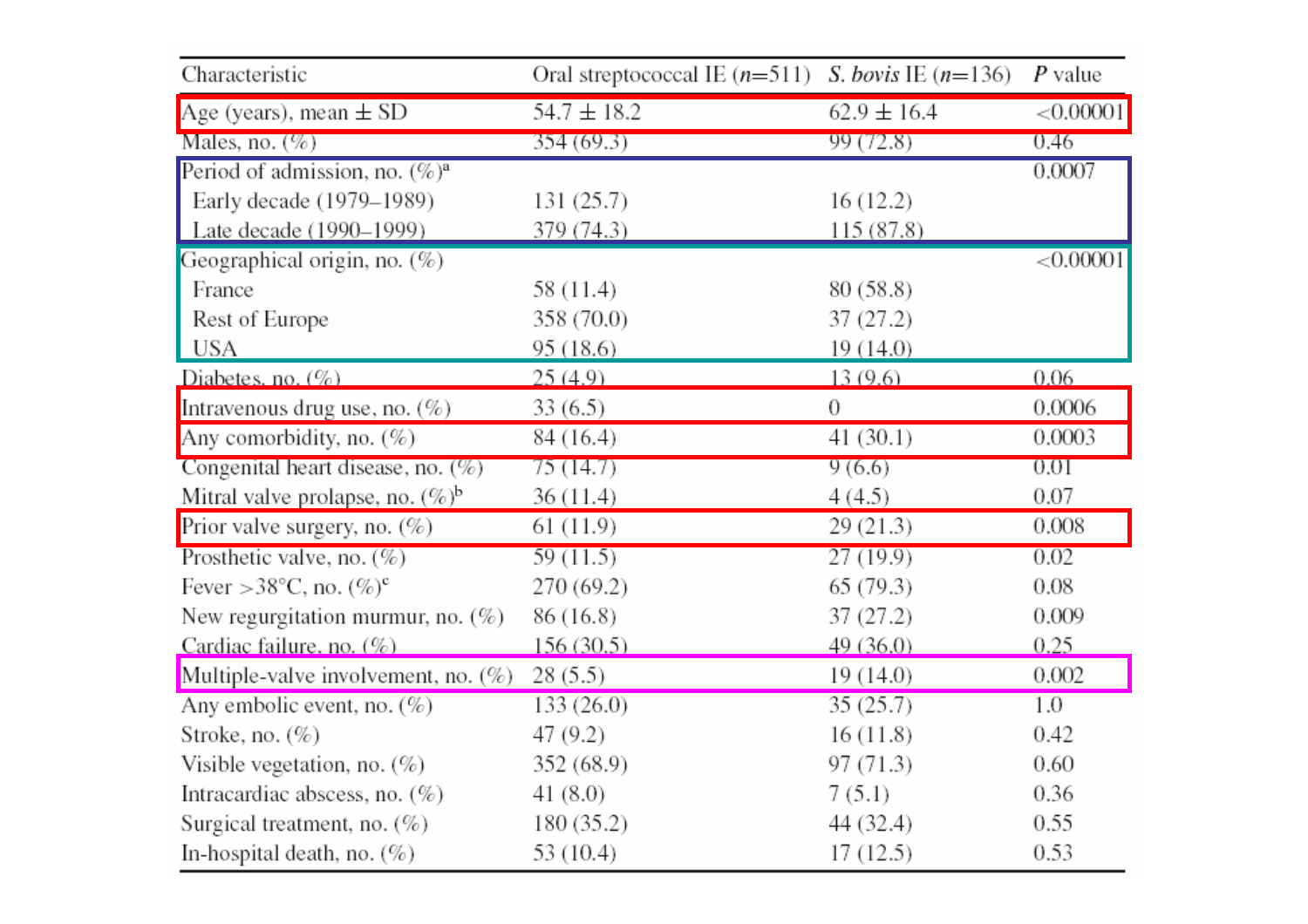Regional variations in streptococcal/enterococcal IE within the ICE-PCS (1779 cases of definite IE)

- 621 (34.9%) were streptococcal/enterococcal IE
	- –319 (51.4%) oral streptococcal IE
	- –188 (30.3%) enterococcal IE
	- –114 (18.3%) group D streptococcal IE
- Four geographical regions were considered
	- – North America (NA), South America (SA), Australia/New Zealand (A/NZ), and Europe/Middle East (E/ME).

|               | <b>NA</b><br>$(n=109)$ | <b>SA</b><br>$(n=65)$ | A/NZ<br>$(n=132)$ | E/ME<br>$(n=315)$ | p value |
|---------------|------------------------|-----------------------|-------------------|-------------------|---------|
| Oral strep    | 46(42.2)               | 40(61.5)              | 84(63.6)          | 149 (47.3)        |         |
| Enterococcal  | 57(52.3)               | 16(24.6)              | 38 (28.8)         | 77 (24.4)         | < 0.001 |
| Group D strep | 6(5.5)                 | 9(13.8)               | 10(7.6)           | 89(28.3)          |         |

C. Chirouze et al, submitted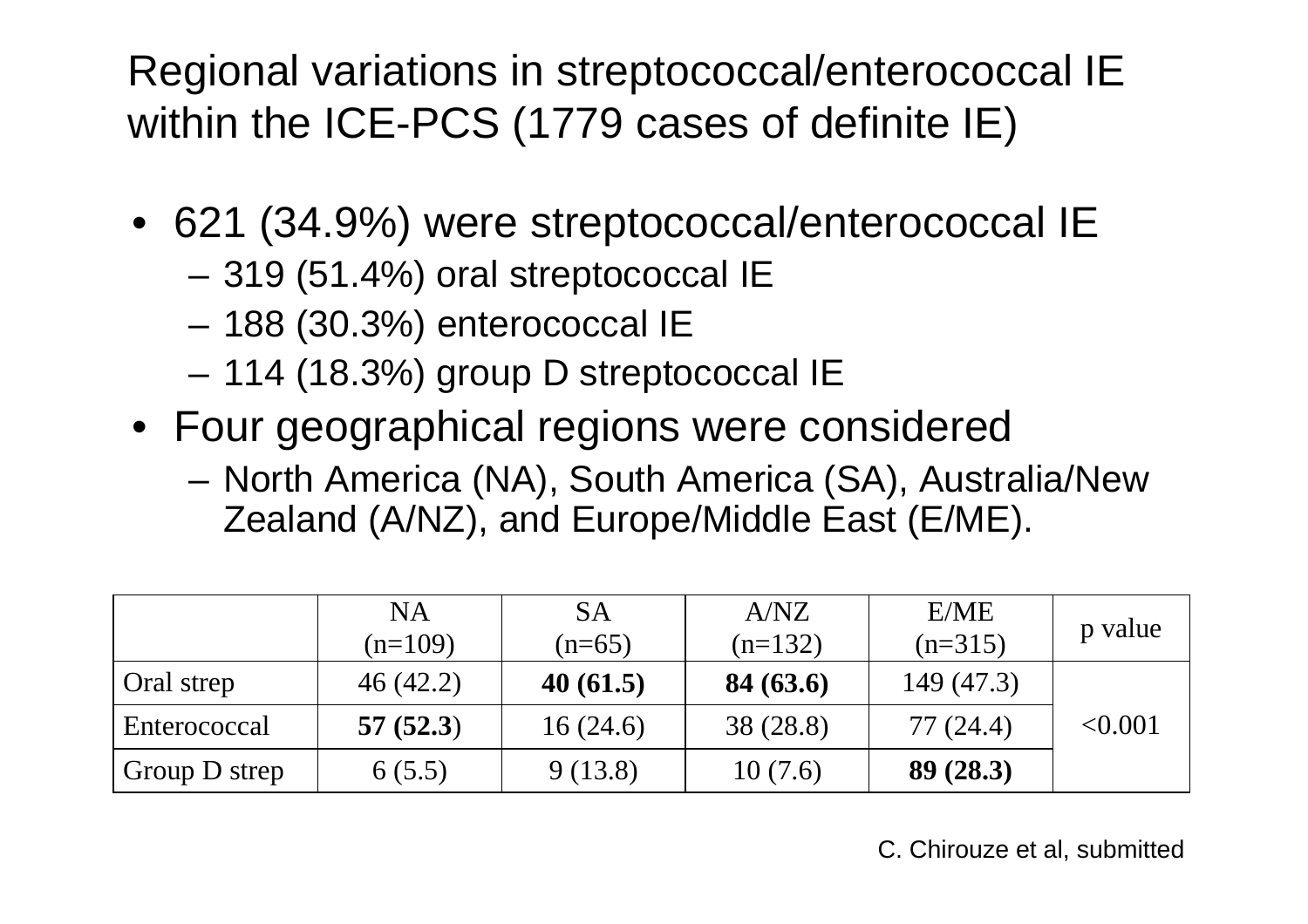*S. bovis* endocarditis and its association with chronic liver disease: an underestimated risk factor

|                           | Non-Sb          | Sb              | P value |
|---------------------------|-----------------|-----------------|---------|
|                           | $n = 169$       | $n = 30$        |         |
| Age, years ( $m \pm SD$ ) | $46.0 \pm 17.0$ | $58.6 \pm 12.4$ | < 0.001 |
| Bivalvular IE (n (%))     | 13(7.8)         | 13(43.3)        | < 0.001 |
| Embolism $(n \, (%)$      | 68 (40.0)       | 22(73.3)        | 0.002   |
| Diskitis (n (%))          | 1(0.6)          | 7(23.3)         | < 0.001 |
| Liver disease $(n \, (%)$ | 26 (15.4)       | 17(56.7)        | < 0.001 |

- •45% of the patients had a colonic tumors
- • 17 patients with chronic liver disease –14 HCV/HBV, 2 alcohol, 1 unknown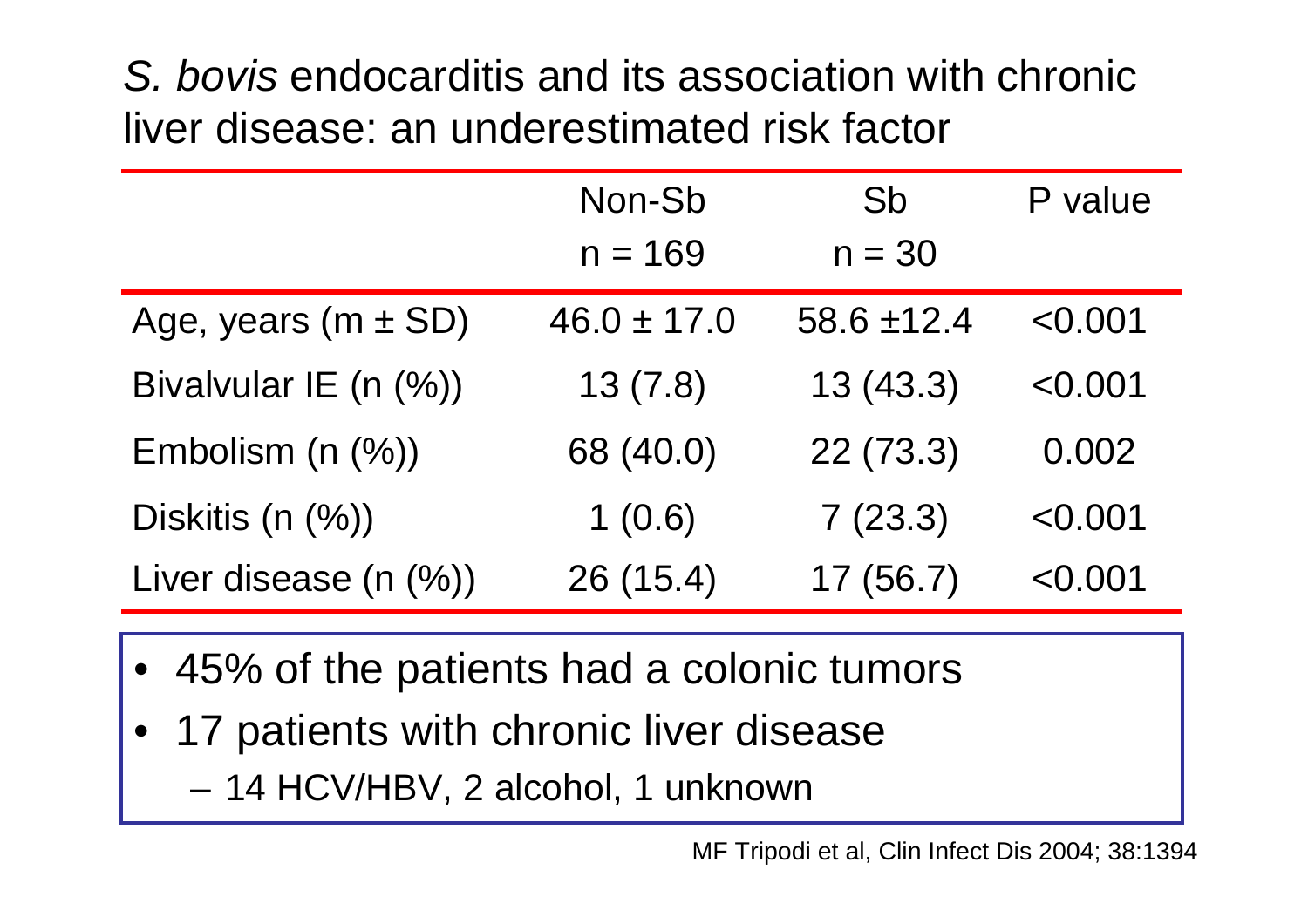### Characteristics and regional variations of IE due to group D streptococci in France

|                          | <b>GDS IE</b><br>$N = 142$ | <b>OS IE</b><br>$N=79$ |          |
|--------------------------|----------------------------|------------------------|----------|
| Age (mean $\pm$ SD)      | $62.7 \pm 13.3$            | $56.6 \pm 16.1$        | 0.01     |
| Rural residence, n(%)    | 44 (31.0)                  | 12(15.2)               | 0.001    |
| Prior valvulopathy, n(%) | 48 (33.8)                  | 53(67.1)               | < 0.0001 |
| Diabetes mellitus, n(%)  | 23(16.2)                   | 1(1.3)                 | 0.006    |
| Cirrhosis, n(%)          | 12(8.5)                    | 2(2.5)                 | 0.08     |
| Colon disease, n(%)      | 71 (50.0)                  | 9(11.4)                | < 0.0001 |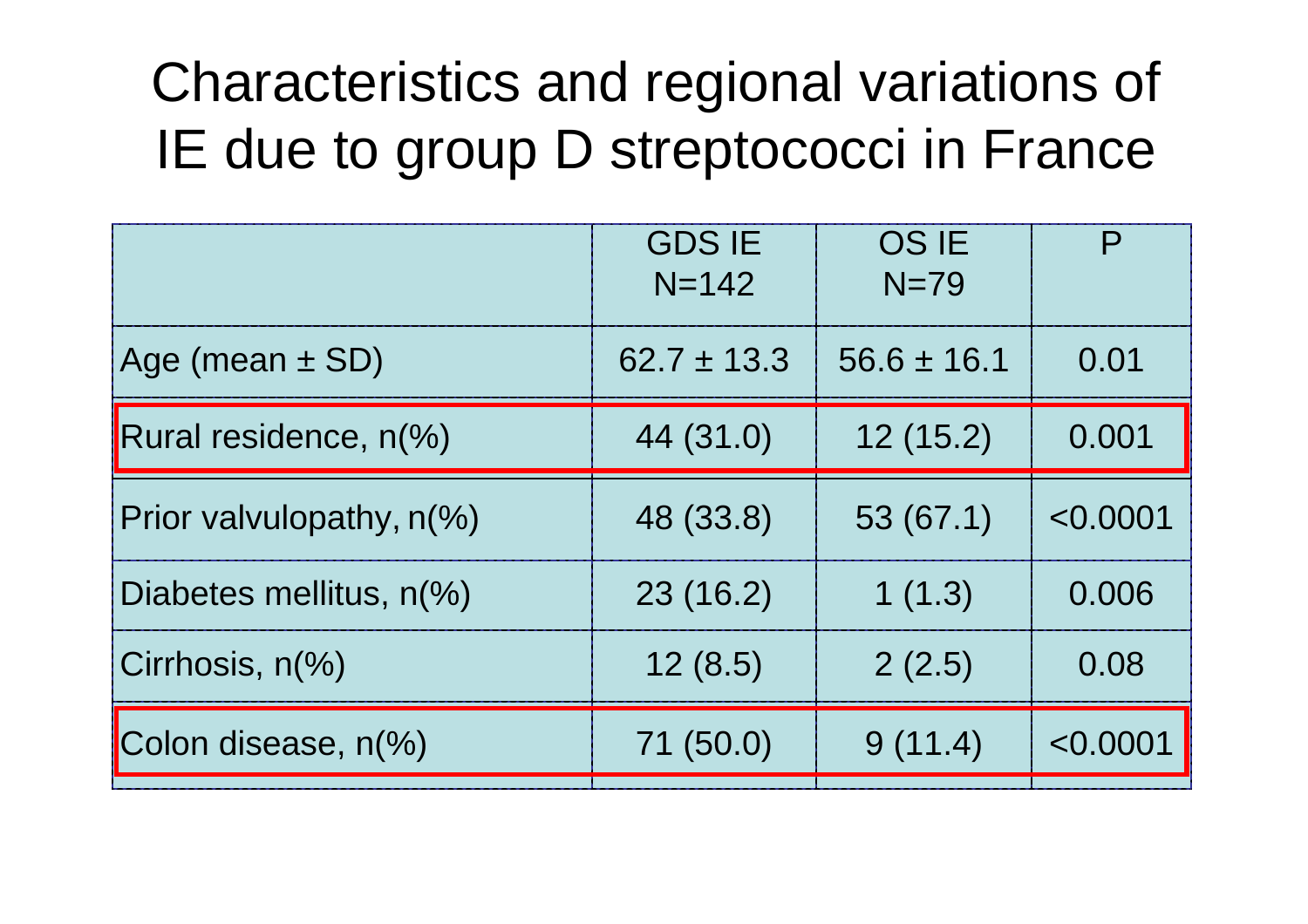### Characteristics and regional variations of IE due to group D streptococci in France

|                                                        | <b>GDS IE</b><br>$N = 142$ | <b>OS IE</b><br>$N=79$ | Р   |
|--------------------------------------------------------|----------------------------|------------------------|-----|
| <b>BMI</b> (mean $\pm$ SD)                             | 24.2(4.8)                  | 24.3(3.9)              | 0.8 |
| <b>Cardiac failure, n(%)</b>                           | 41 (19.0) <sup>7</sup>     | 16 (15.2)              | 0.1 |
| Vasc. phenomena <sup>4</sup> , $n\ll 8$ )              | 55 (38.7)                  | 28 (35.4)              | 0.6 |
| <b>Embolism<sup>5</sup>, <math>n\frac{6}{6}</math></b> | 47 (33.1)                  | 25(31.6)               | 0.8 |
| phenomena <sup>6</sup> ,<br>Immun.<br>$n\frac{9}{6}$   | 36(25.4)                   | 25(31.6)               | 0.3 |
| <b>Surgical treatment, n(%)</b>                        | 73 (51.4)                  | 46 (58.2)              | 0.6 |
| Hospital mortality, n(%)                               | 18 (12.7)                  | 5(6.3)                 | 0.1 |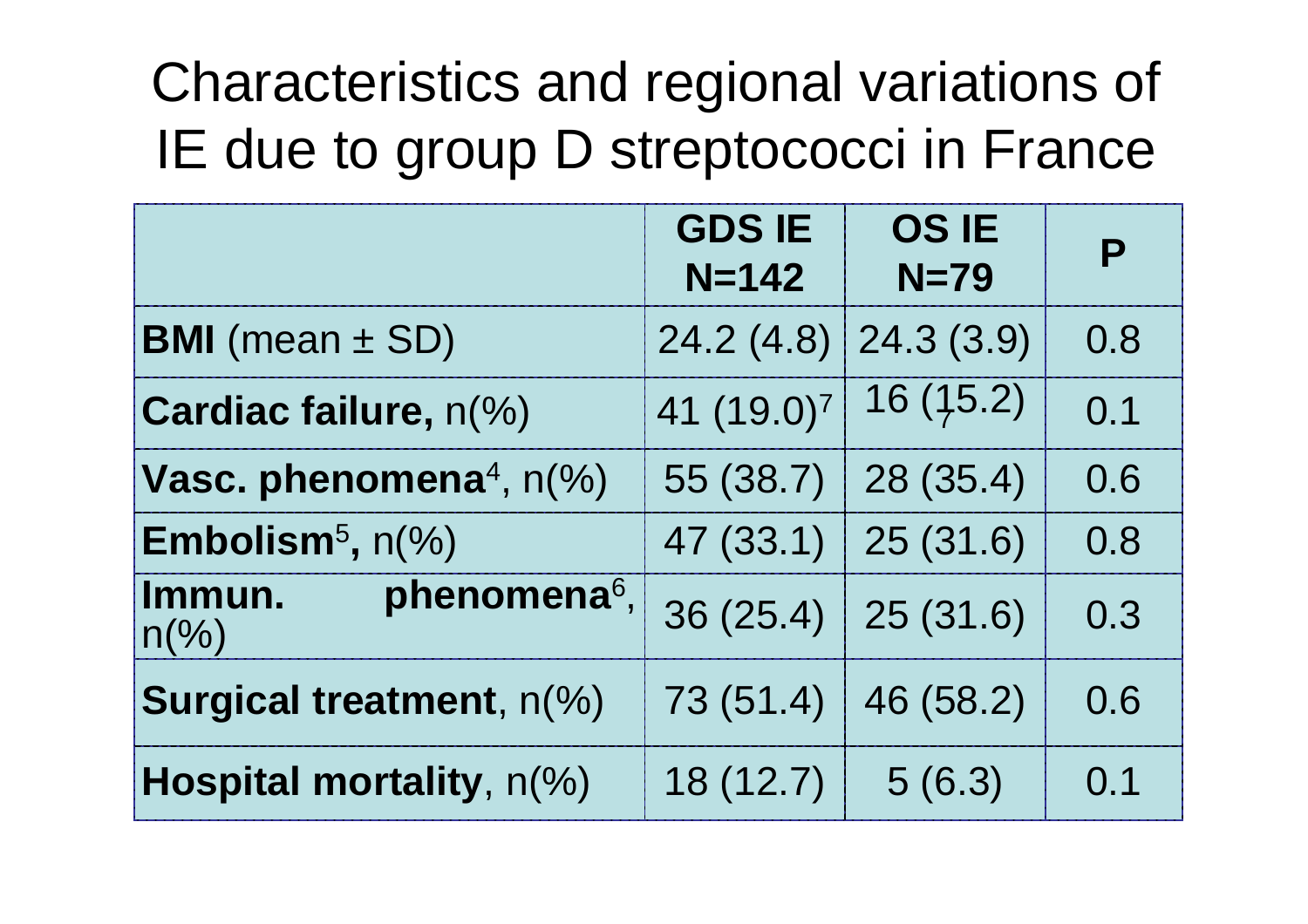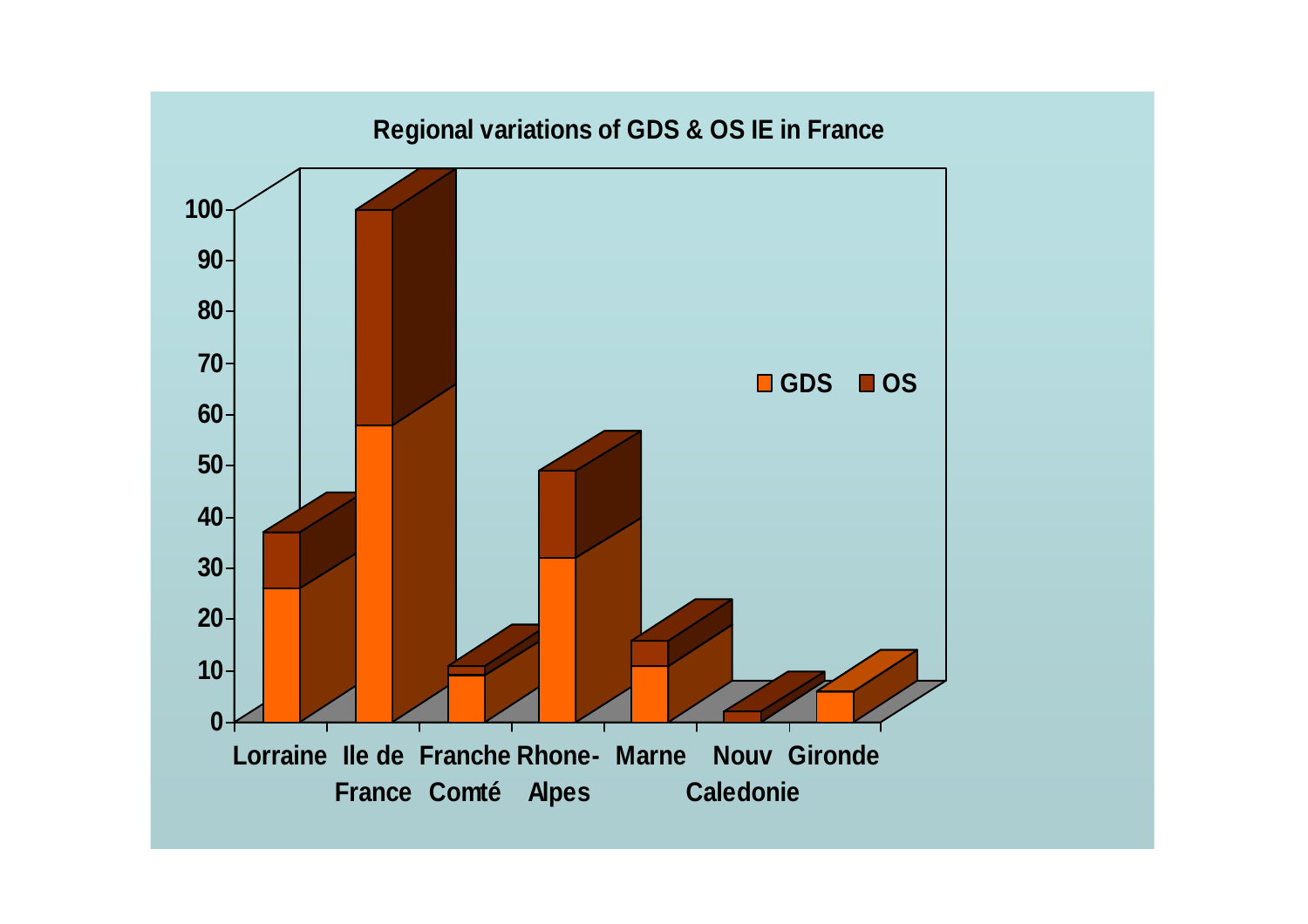Molecular epidemiology of *Streptococcus bovis*  causing endocarditis in Italian patients

- *25 S. bovis* isolates responsible for endocarditis and bacteremia in Italian patients
	- *S. bovis* I n = 20
	- *S. bovis* II n = 5
- PFGE analysis
	- 22 different migration profiles (similarity < 87%).
	- 3 strains with identical PFGE in 2 different patients.
- The increase of *S. bovis* endocarditis in Napoli area is likely to result from the selection of sporadic endemic clones from the endogenous intestinal flora.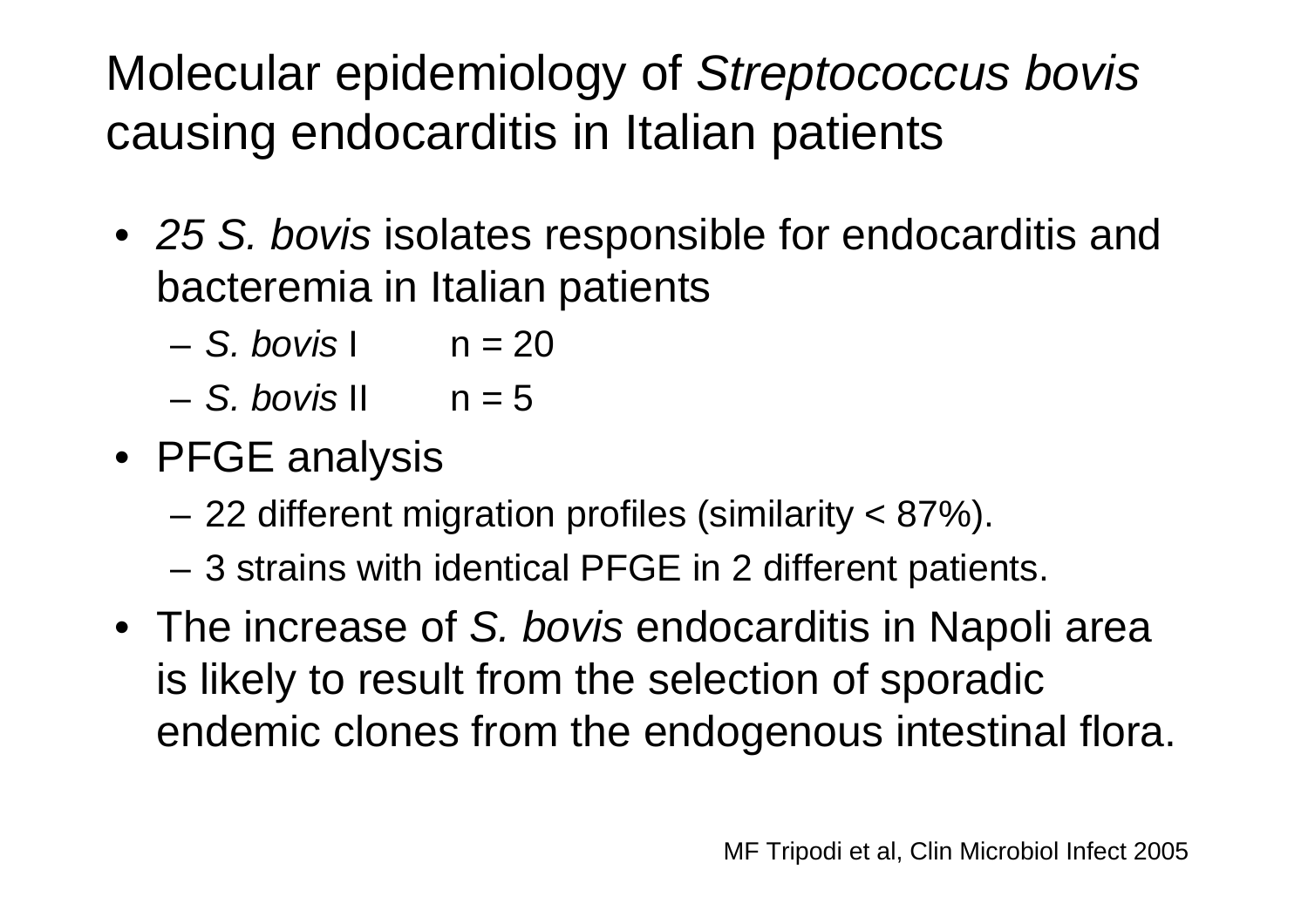## Epidemiologie des IE à SGD

- Augmentation récente de son incidence
	- **Links of the Company** Dans certains pays seulement
	- Vraisemblablement non liée à une diffusion clonale
- Caractéristiques cliniques
	- –Patients âgés
	- – Risque augmenté en cas de tumeur chronique et d'hépatopathie chronique
	- and the state of the Patients souvant sans valvulopathie préalable
	- and the state of the Atteinte multivalvulaire et spondylodiscite fréquentes.
- Rôle de la ruralité ?
	- **Links of the Company** Alimentation, agents environnementaux ?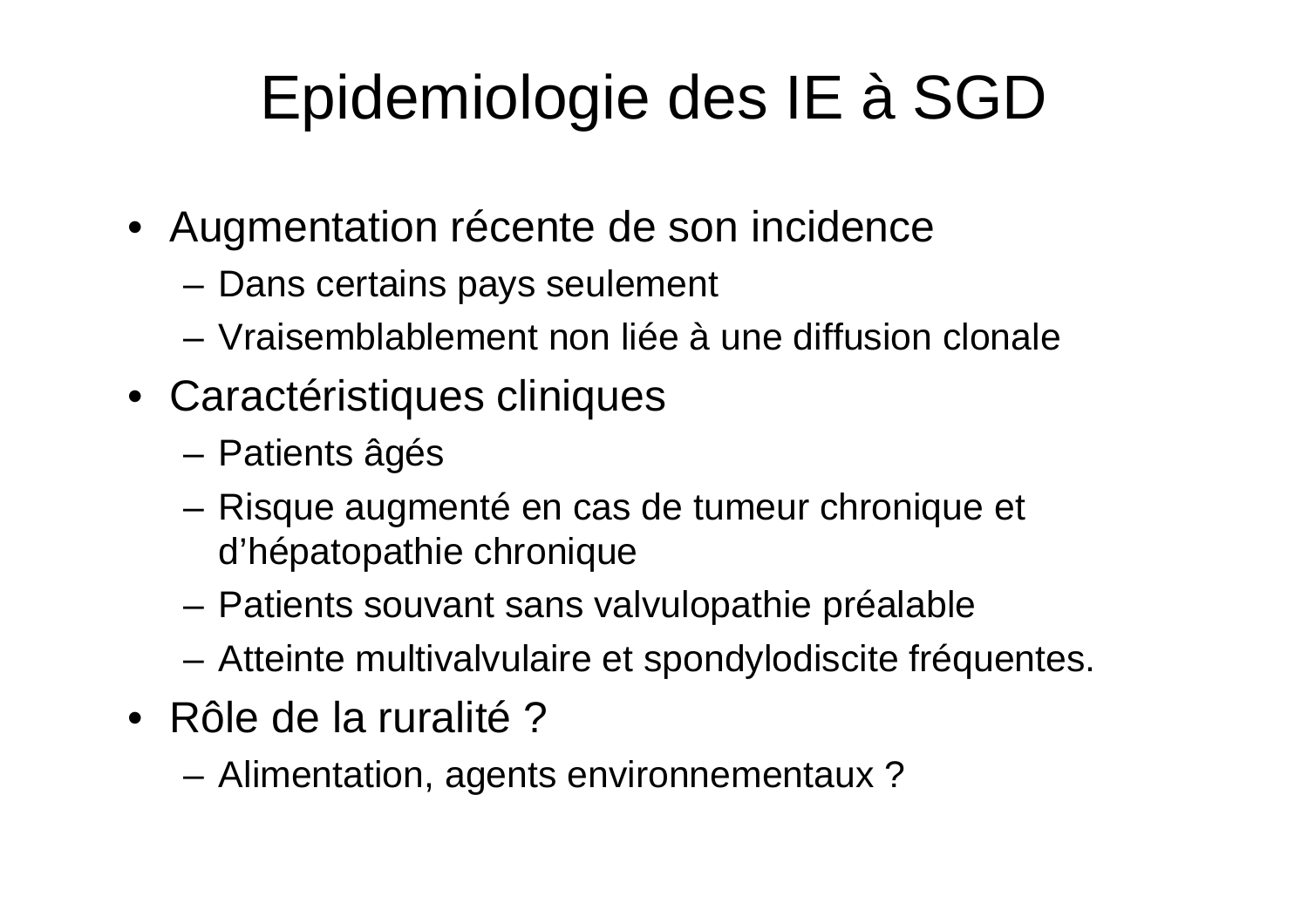## Endocardite infectieuse *Streptococcus bovis,* et cancer colique

# ou le cancer colique, une maladie infectieuse ?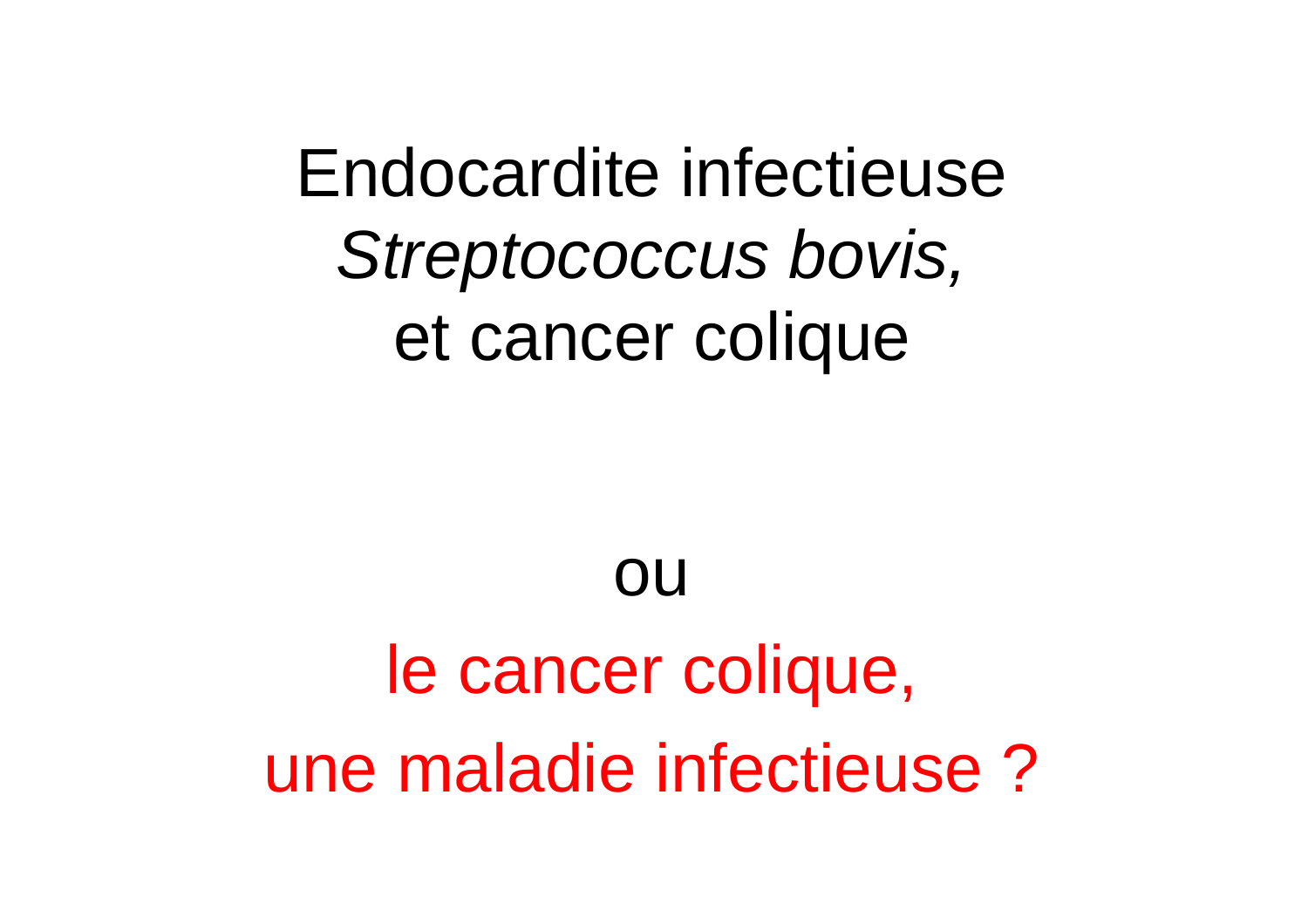## Le début de l'histoire

- Association of *Streptococcus bovis* with carcinoma of the colon –Klein, N Engl J Med 1977
- *Streptococcus bovis* septicemia and carcinoma of the colon –Klein, Ann Intern Med 1979
- *Streptococcus bovis* bacteraemia requires rigorous exclusion of colonic neoplasia and endocarditis
	- –Beeching, Quartely J Med 1985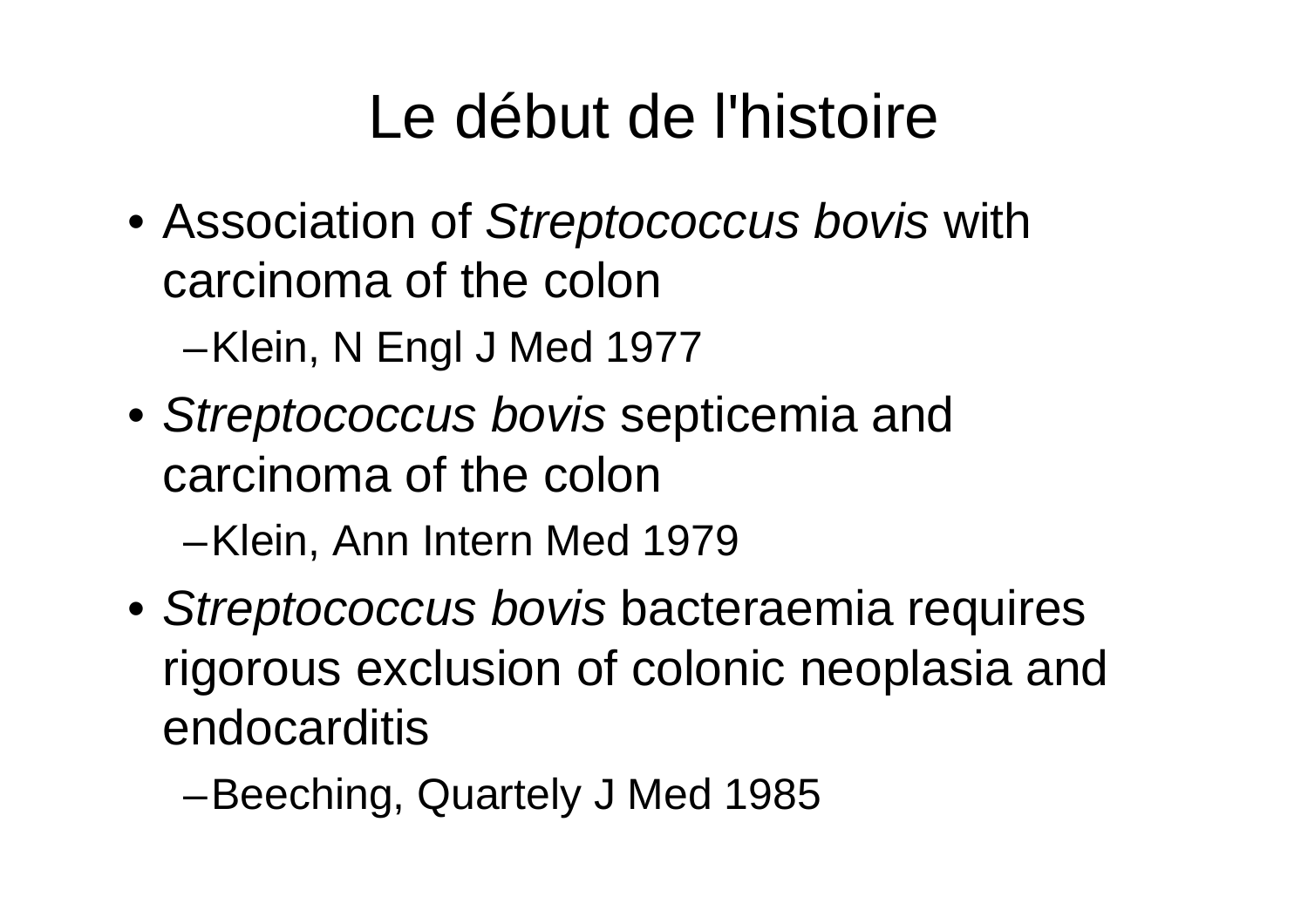Tumors of the colon increase the risk of developing *Streptococcus bovis* endocarditis a case - control study

|                      | <b>RR</b> | 95% CI         |
|----------------------|-----------|----------------|
| No tumor             | 1         | $\blacksquare$ |
| Any colorectal tumor | 3.6       | $1.4 - 9.4$    |
| Adenoma              | 3.4       | $1.2 - 9.2$    |
| Adenocarcinoma       | 5.7       | $0.9 - 48.5$   |

B. Hoen et al, Clin Infect Dis 1994; ;19:361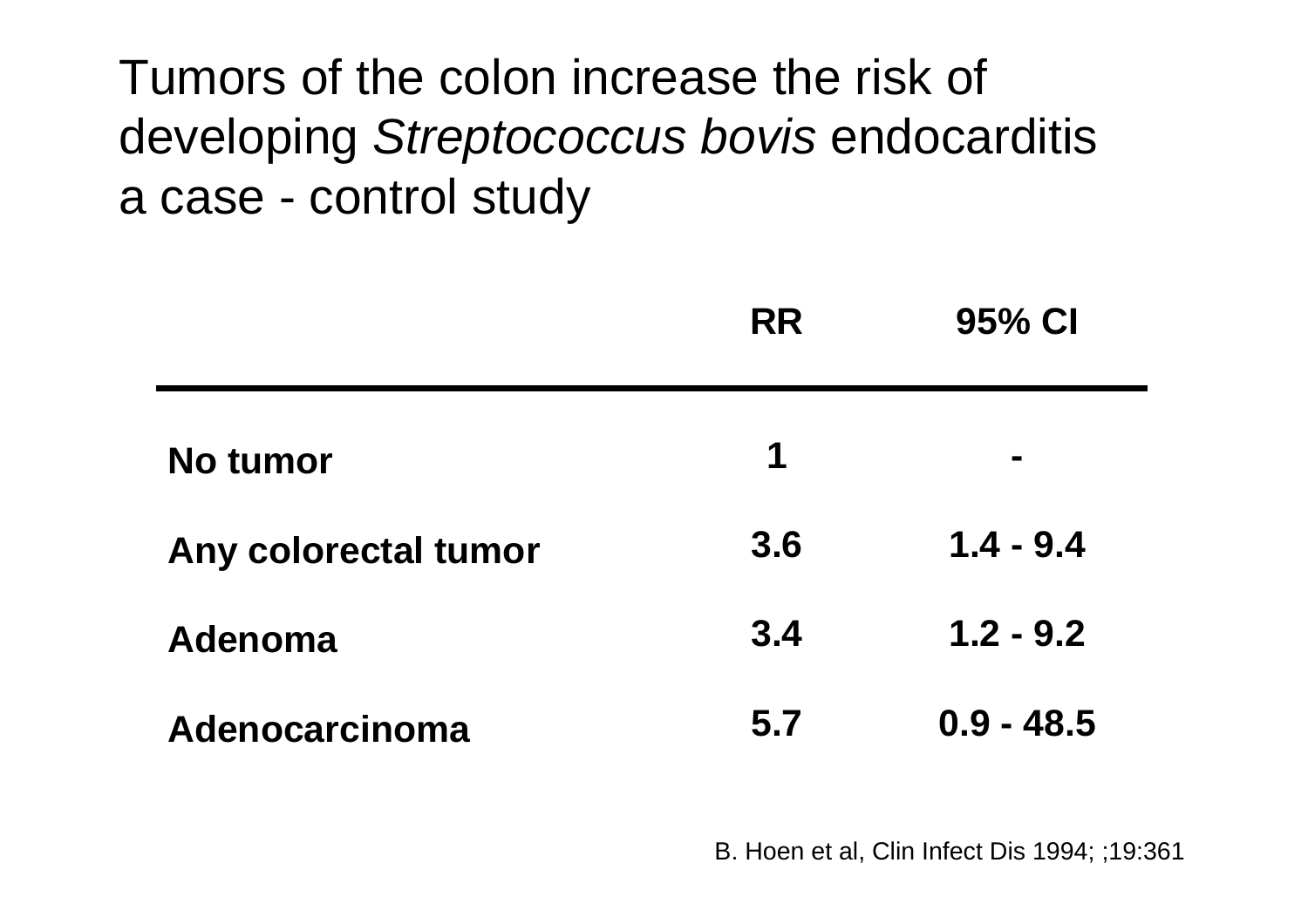#### **Bacteria and cancer**



*Helicobacter pylori Salmonella* Typhi *Citrobacter rodentium*

**chronic infection** 

**chronic inflammation** 

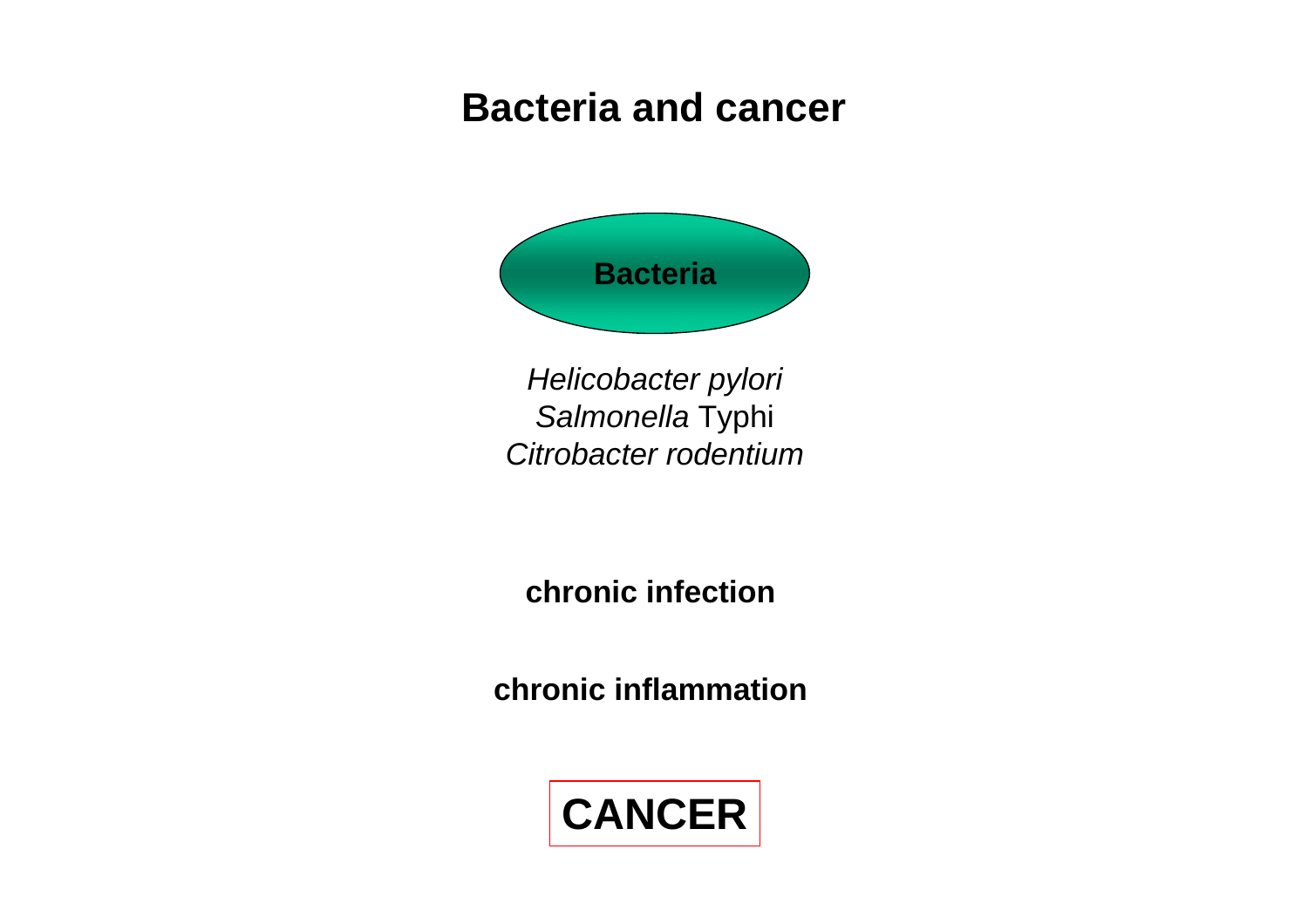#### *Streptococcus bovis* **and colonic cancer**